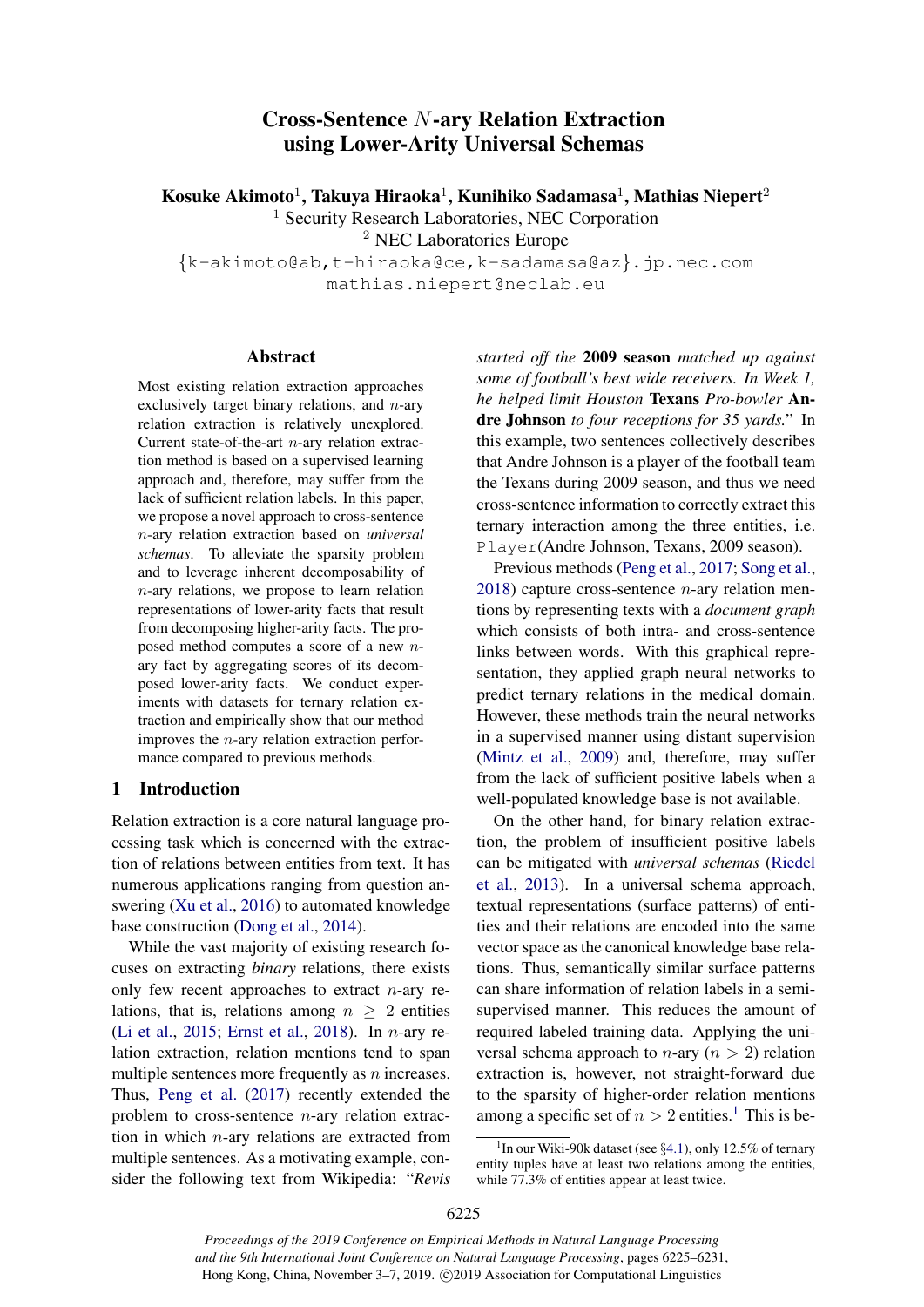cause the universal schema approach [\(Riedel et al.,](#page-5-6) [2013\)](#page-5-6) and its extensions [\(Toutanova et al.,](#page-5-7) [2015;](#page-5-7) [Verga et al.,](#page-5-8) [2016,](#page-5-8) [2017\)](#page-5-9) utilize co-occurring patterns of relation types between specific pair of entities. Also, prior work has only addressed binary relations, and it is not trivial to define surface patterns among  $n > 2$  entities and to encode these patterns into a vector representation.

To mitigate the aforementioned sparsity problem and utilize existing encoders for binary and unary surface patterns, we propose to train universal schema models on more dense lower-arity (unary and binary) facts instead of original sparse  $n$ -ary facts. Since most  $n$ -ary relations can be decomposed into a set of k-ary relations  $(k = 1, 2)$ which are implied by the  $n$ -ary relation,<sup>[2](#page-1-0)</sup> we can easily acquire lower-arity facts by decomposing n-ary facts. Our model learns representations of these lower-arity relations using the universal schema framework, and predicts new  $n$ -ary facts by aggregating scores of lower-arity facts.

To evaluate the proposed method, we create new cross-sentence  $n$ -ary relation extraction datasets with multiple ternary relations. $3$  The new datasets contain more entity tuples with known relational facts appeared in a knowledge base than the existing dataset [\(Peng et al.,](#page-5-3) [2017\)](#page-5-3), and, therefore, these datasets can be used to more effectively evaluate methods which predict relation labels for each individual entity tuple. We show empirically that by jointly training lower-arity models and an  $n$ ary score aggregation model, the proposed method improves the performance of  $n$ -ary relation extraction. To the best of our knowledge, this is the first attempt to apply universal schemas to  $n$ -ary relation extraction, taking advantage of the compositionality of higher-arity facts.

### 2 Task Definition and Notation

The cross-sentence  $n$ -ary relation extraction task [\(Peng et al.,](#page-5-3) [2017\)](#page-5-3) is defined as follows. Let  $\mathcal E$  be a set of entities,  $\mathcal R_{KB}$  be a set of relation types of an external knowledge base  $KB$ , and  $\mathcal{O}_{KB} = \{ \langle r, (e_1, ..., e_n) \rangle : r(e_1, ..., e_n) \in \mathcal{KB}, r \in$ 

<span id="page-1-3"></span>

Figure 1: An overview of the proposed method.

<span id="page-1-4"></span>

Figure 2: An example of decomposed textual facts.

 $\mathcal{R}_{KB}, e_i \in \mathcal{E}$  be the set of facts in  $\mathcal{KB}$ . We collect a set of candidate entity tuples among which KB relation  $r \in \mathcal{R}_{KB}$  possibly holds.<sup>[4](#page-1-2)</sup> Here, all entities in each candidate tuple  $(e_1, ..., e_n)$ are mentioned in the same text section  $T$  in a given set of documents. We define a set of these entity mentions as  $\mathcal{O}_{\text{text}} = \{ \langle T, (e_1, ..., e_n) \rangle :$  $e_i \in \mathcal{E}$  is mentioned in T }. Here, text section T is a (short) span in a document which can describes relational facts among entities. In the cross-sentence n-ary relation extraction task, text section  $T$  can contain multiple sentences. In this paper, following [\(Peng et al.,](#page-5-3) [2017\)](#page-5-3), we define M consecutive sentences  $(M > 1)$  which contain  $n$  target entities as a text section in the crosssentence  $n$ -ary relation extraction task. We use the term "relation" to refer to both relations  $r \in \mathcal{R}_{KB}$ and sections T.

The goal of the cross-sentence  $n$ -ary relation extraction task is to predict new facts  $\langle r, (e_1, ..., e_n) \rangle \notin \mathcal{O}_{KB}$  for relation  $r \in \mathcal{R}_{KB}$  given  $\mathcal{O} = \mathcal{O}_{KB} \cup \mathcal{O}_{text}$ , where  $n \geq 2$ .

# 3 Proposed Method

## <span id="page-1-5"></span>3.1 Lower-Arity Facts

To alleviate the sparsity problem of facts among n entities ( $n > 2$ ) and to utilize well-studied encoders for binary and unary surface patterns, we

<span id="page-1-0"></span> ${}^{2}For$ example, the ternary relation AwardedFor(director, movie, award) can be decomposed into the binary relations DirectorOf(director, movie) and WonAward(director, award). Note that a similar idea is introduced in [\(Ernst et al.,](#page-5-2) [2018\)](#page-5-2) as *partial facts* or *partial patterns*.

<span id="page-1-1"></span><sup>&</sup>lt;sup>3</sup>Our codes and datasets are available at https://github.com/aurtg/ at [https://github.com/aurtg/](https://github.com/aurtg/nary-relation-extraction-decomposed) [nary-relation-extraction-decomposed](https://github.com/aurtg/nary-relation-extraction-decomposed).

<span id="page-1-2"></span><sup>&</sup>lt;sup>4</sup>It is allowed that multiple KB relations hold among the same set of entities.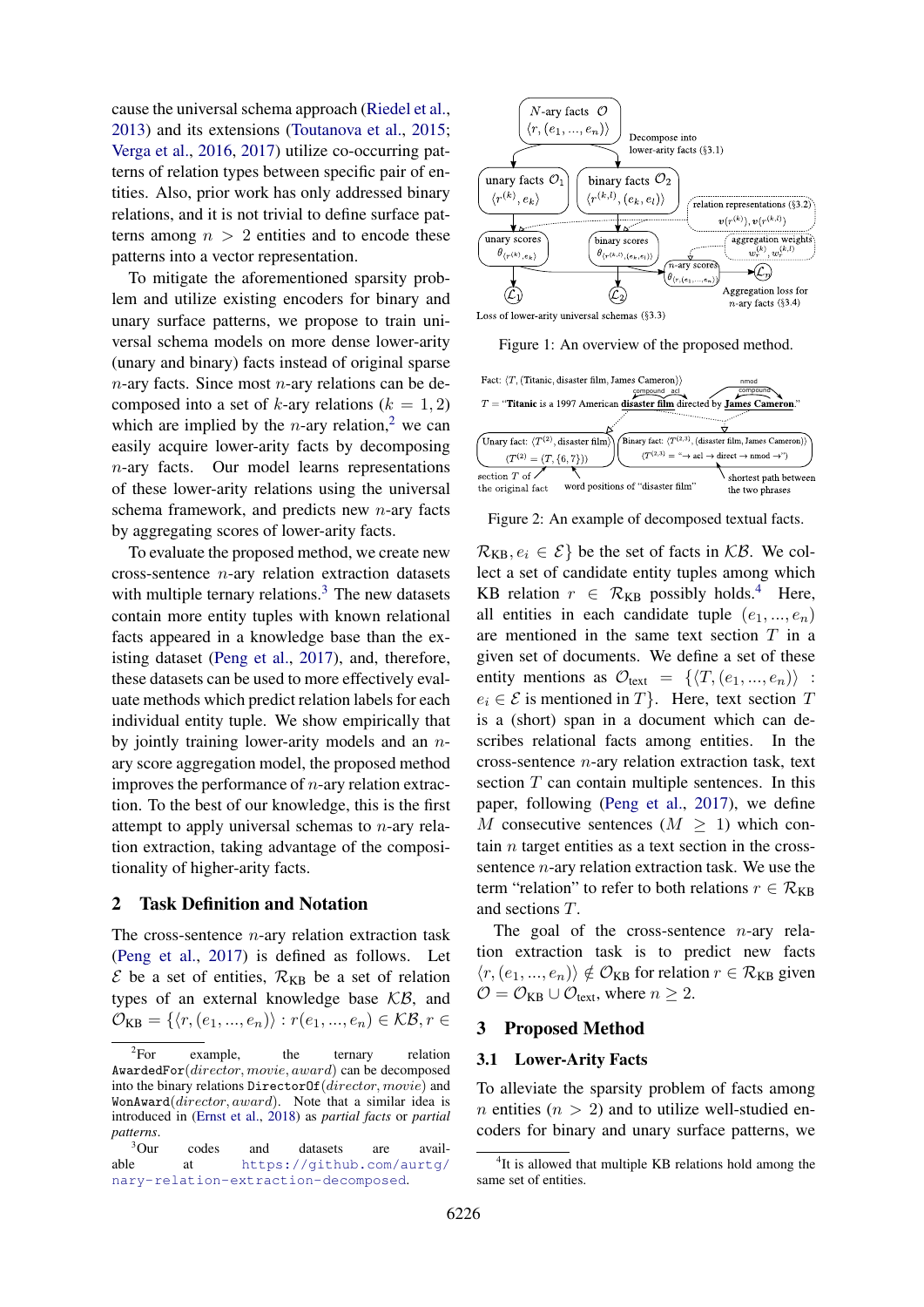decompose a set of original *n*-ary facts,  $\mathcal{O}$ , into a set of unary facts  $\mathcal{O}_1$  and a set of binary facts  $\mathcal{O}_2$ (Figure [1\)](#page-1-3).

**Unary Facts:** Given an  $n$ -ary fact  $\langle r,(e_1,...,e_k)\rangle \in \mathcal{O}$ , we decompose it into a set of *n* unary facts  $\{\langle r^{(k)}, e_k \rangle : k = 1, ..., n\},\$ where  $r^{(k)}$  is a tentative unary relation w.r.t. the k-th argument of the original relation r. If r is a KB relation, we define unary relation  $r^{(k)}$  as a new canonicalized relation. If  $r$  is section  $T$ , we define unary relation  $r^{(k)}$  as a tuple  $r^{(k)} = (T, pos(e_k)),$ where  $pos(e_k)$  is a set of word position indices of entity  $e_k$  in section T (Figure [2\)](#page-1-4). We denote a set of all decomposed unary facts by  $\mathcal{O}_1$ . Intuitively, these unary relations represent semantic roles or types of corresponding arguments of the original relation  $r$  [\(Yao et al.,](#page-5-10) [2013\)](#page-5-10).

**Binary Facts:** Given an  $n$ -ary fact  $\langle r, (e_1, ..., e_k) \rangle$  ∈  $\mathcal{O},$  we decompose it into a set of  $n(n - 1)$  binary facts  $\{\langle r^{(k,l)}, (e_k, e_l) \rangle \ : \ k, l = 1, ..., n, k \neq l\},$ where  $r^{(k,l)}$  is a tentative binary relation between the  $k$ -th and  $l$ -th argument of the original relation r. If r is a KB relation, we define binary relation  $r^{(k,l)}$  as a new canonicalized relation. If r is a section  $T$ , we represent it by the shortest path between  $e_k$  and  $e_l$  on the *document graph* [\(Quirk](#page-5-11)) [and Poon,](#page-5-11) [2017\)](#page-5-11) of  $T$  (Figure [2\)](#page-1-4), and denote it by  $path(T; e_k, e_l)$ . We denote the set of all decomposed binary facts by  $\mathcal{O}_2$ .

### <span id="page-2-0"></span>3.2 Lower-Arity Relation Representations

We learn a vector representation  $v(r) \in \mathbb{R}^{d_r}$  for each unary or binary relation in  $\mathcal{O}_1$  or  $\mathcal{O}_2$ . For  $r^{(k)}$  or  $r^{(k,l)}$  derived from a KB relation, we represent it by a trainable parameter vector. On the other hand, for the one derived from a textual relation, we use the following encoders to compute its representations.

Unary encoder: For an unary textual relation  $r^{(k)} = (T, pos(e_k))$ , we represent each section T by a sequence of word vectors and use a bidirectional LSTM (Bi-LSTM) [\(Schuster and Pali](#page-5-12)[wal,](#page-5-12) [1997\)](#page-5-12) to compute a hidden representation  $h_l \in \mathbb{R}^{d_r}$  at each word position l. Following recent works [\(Zhang et al.,](#page-6-0) [2018;](#page-6-0) [He et al.,](#page-5-13) [2018;](#page-5-13) [Lee et al.,](#page-5-14) [2017\)](#page-5-14), we aggregate  $h_l$  within a phrase of entity  $e_k$  to compute  $\mathbf{v}(T^{(k)})$ . We use elementwise mean as aggregation function:

$$
\boldsymbol{v}(r^{(k)}) = \operatorname{mean}(\{\boldsymbol{h}_l : l \in pos(e_k)\}). \quad (1)
$$

Binary encoder: For a binary textual relation

 $r^{(k,l)} = path(T; e_k, e_l)$ , we represent each token (word or edge label) in  $path(T; e_k, e_l)$  by an embedding vector [\(Toutanova et al.,](#page-5-7) [2015;](#page-5-7) [Verga](#page-5-8) [et al.,](#page-5-8) [2016\)](#page-5-8). We use a Bi-LSTM to compute a hidden representation  $h'_l \in \mathbb{R}^{d_r}$  at each token position  $l$ , and max-pool along the path to compute the relation representation:

$$
\boldsymbol{v}(T^{(k,l)}) = \max(\{\boldsymbol{h}'_l : l = 1, ..., L\}).
$$
 (2)

### 3.3 Learning Relation Representations

We follow [Verga et al.](#page-5-9) [\(2017\)](#page-5-9) to train relation rep-resentations (§[3.2\)](#page-2-0). We define a score  $\theta_{\langle r,p \rangle}$  for each lower-arity fact  $\langle r, p \rangle \in \mathcal{O}_1 \cup \mathcal{O}_2$ , and mini-mize the following loss [\(3\)](#page-2-1) for each arity  $i = 1, 2$ . Here, placeholder  $p$  refers to either an entity (if  $\langle r, p \rangle \in \mathcal{O}_1$  or an entity tuple (if  $\langle r, p \rangle \in \mathcal{O}_2$ ), and we simply refer to both as entity tuple. The loss functions contrast a score of an original fact  $\langle r, p^+ \rangle \in \mathcal{O}_i$  and those of K sampled negative facts  $\langle r, p_k^- \rangle \notin \mathcal{O}_i$ . We sample negative facts by randomly replacing entity tuple  $p^+$  in the original fact by different entity tuples  $p_k^ \frac{-}{k}$ .

<span id="page-2-1"></span>
$$
\mathcal{L}_{i} = \mathop{\mathbb{E}}_{\substack{\langle r,p^{+} \rangle \in \mathcal{O}_{i} \\ \langle r,p^{-}_{k} \rangle \notin \mathcal{O}_{i}}} [-\log(\frac{\exp(\theta_{\langle r,p^{+} \rangle})}{\exp(\theta_{\langle r,p^{+} \rangle}) + \sum_{k} \exp(\theta_{\langle r,p^{-}_{k} \rangle})})].
$$
\n(3)

The score of fact  $\langle r, p \rangle$  is defined as  $\theta_{\langle r, p \rangle}$  =  $\mathbf{v}(r)^T \mathbf{v}(p;r)$ . Entity tuple representations  $\mathbf{v}(p;r)$ are computed with a weighted average of the representations  $\{v(r') : r' \in V(p)\}\$ as shown in [\(4\)](#page-2-2) and [\(5\)](#page-2-3) where  $a(r', r; V(p))$  is the attention weight for each relation  $r' \in V(p)$ .<sup>[5](#page-2-4)</sup>

<span id="page-2-2"></span>
$$
\mathbf{v}(p;r) = \sum_{r' \in V(p)} a(r',r;V(p)) \mathbf{v}(r'),
$$
  
\n
$$
a(r',r;V(p)) = \frac{\exp(\mathbf{v}(r')^T \mathbf{v}(r))}{\sum_{r'' \in V(p)} \exp(\mathbf{v}(r'')^T \mathbf{v}(r))}.
$$
\n(4)

<span id="page-2-3"></span>
$$
V(p) = \begin{cases} \{r : \langle r, e_k \rangle \in \mathcal{O}_1\} & \text{ (if } p = e_k) \\ \{r : \langle r, (e_k, e_l) \rangle \in \mathcal{O}_2\} & \text{ (if } p = (e_k, e_l) \end{cases} .
$$
 (5)

### 3.4 Aggregating Lower-Arity Scores

To predict *n*-ary facts of KB relation  $r \in \mathcal{R}_{KB}$ , we compute its score  $\theta_{(r,(e_1,...,e_n))}$  by aggregating lower-arity scores as in [\(6\)](#page-3-1), where  $w_r^{(\cdot)}$  is a positive scalar weight defined for each KB relation which sum to one:  $\sum_{k} w_r^{(k)} + \sum_{k \neq l} w_r^{(k,l)} = 1$ .

<span id="page-2-4"></span> ${}^{5}$ During training, as in [\(Verga et al.,](#page-5-9) [2017\)](#page-5-9), we aggregate sub-sampled M relations from  $V(p)$  if  $|V(p)| > M$ . We set  $M = 2$  for all experiments.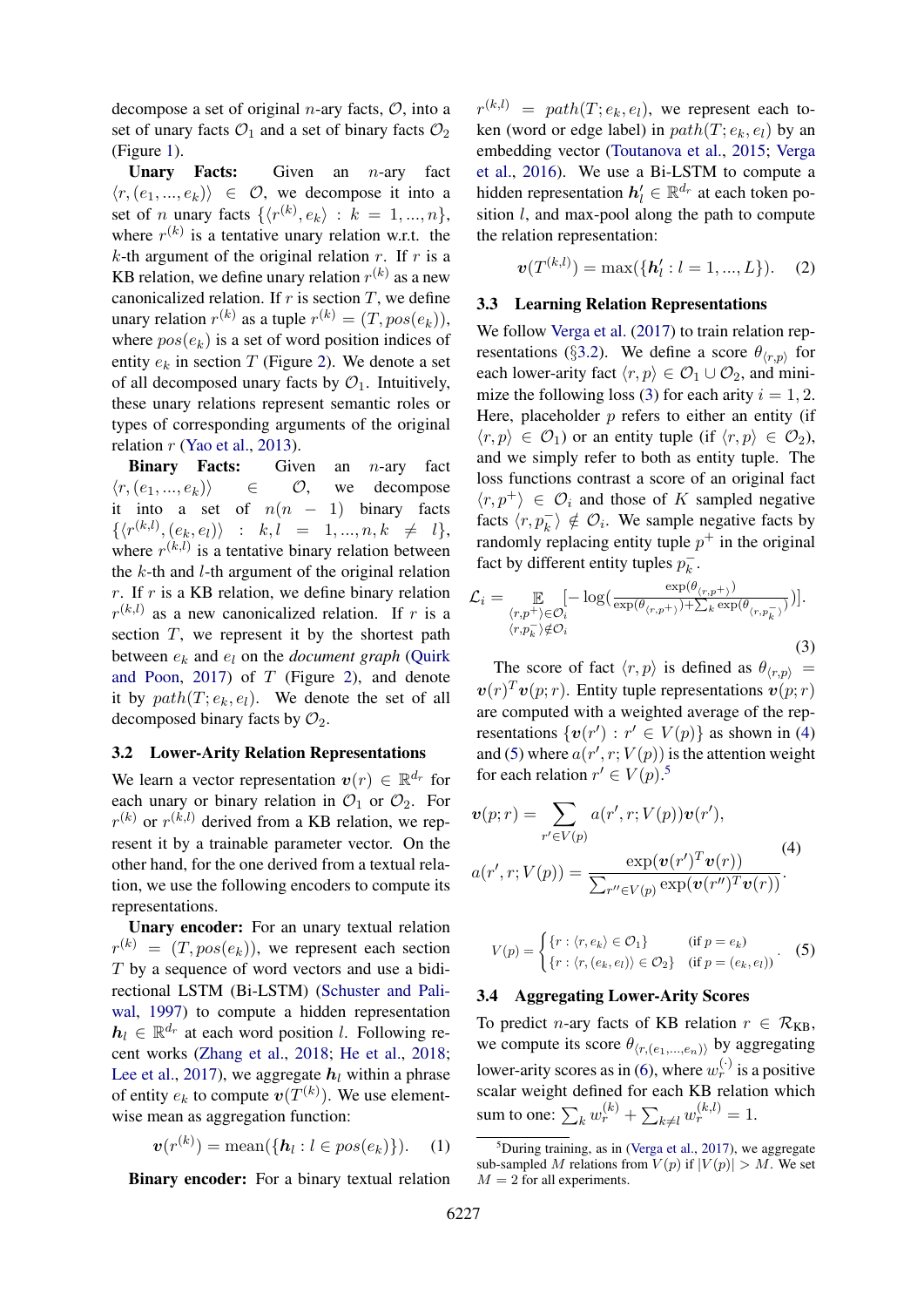We can set all weights  $w_r^{(k)}$  and  $w_r^{(k,l)}$  to  $1/n^2$ , or train these weights to give higher scores to positive  $n$ -ary facts by minimizing additional loss function  $\mathcal{L}_n$ . Note that  $\mathcal{L}_n$  directly contrasts *n*-ary scores associated with KB relations  $r \in \mathcal{R}_{KB}$  in a more supervised manner than both  $\mathcal{L}_1$  and  $\mathcal{L}_2$ .<sup>[6](#page-3-2)</sup>

<span id="page-3-5"></span><span id="page-3-1"></span>
$$
\theta_{\langle r,(e_1,...,e_n) \rangle} = \sum_{k=1}^n w_r^{(k)} \theta_{\langle r^{(k)},e_k \rangle} + \sum_{\substack{k=1,...,n \\ l=1,...,n \\ k \neq l}} w_r^{(k,l)} \theta_{\langle r^{(k,l)},(e_k,e_l) \rangle}.
$$
\n
$$
\mathcal{L}_n = \mathop{\mathbb{E}}_{\substack{\langle r,p^+\rangle \in \mathcal{O}_{KB} \\ \langle r,p^- \rangle \notin \mathcal{O}_{KB}}} [\max(0, 1 - \theta_{\langle r,p^+ \rangle} + \theta_{\langle r,p^- \rangle})]
$$

The overall loss function is now  $\mathcal{L} = \mathcal{L}_1 + \mathcal{L}_2 + \mathcal{L}_3$  $\alpha \mathcal{L}_n$ . By changing  $\alpha$ , we can balance the semisupervised effect of lower-arity universal schemas  $(\mathcal{L}_1,\mathcal{L}_2)$  and that of the supervision with *n*-ary relation labels  $(\mathcal{L}_n)$ .

# 4 Experiments

### <span id="page-3-0"></span>4.1 Dataset

The cross-sentence  $n$ -ary relation extraction dataset from [Peng et al.](#page-5-3) [\(2017\)](#page-5-3) contains only 59 distinct ternary KB facts including the train and test set. Since our proposed method and universal schemas baselines predict KB relations for each *entity tuple* instead of each *surface pattern*, the number of known facts of KB relations is crucial to reliably evaluate and compare these methods. Thus, we created two new n-ary cross-sentence relation extraction datasets (dubbed with Wiki-90k and WF-20k) that contain more known facts retrieved from public knowledge bases.

To create the Wiki-90k and WF-20k datasets, we used Wikidata and Freebase respectively as external knowledge bases. Since these knowledge bases store only binary relational facts, we defined multiple ternary relations by combining a few binary relations.<sup>[7](#page-3-3),[8](#page-3-4)</sup> For both datasets, we collected paragraphs from the English Wikipedia, and used Stanford CoreNLP [\(Manning et al.,](#page-5-15) [2014\)](#page-5-15) to

extract dependency and co-reference links. Entity mentions are detected using DBpedia Spotlight [\(Daiber et al.,](#page-4-1) [2013\)](#page-4-1). We followed [\(Peng](#page-5-3) [et al.,](#page-5-3) [2017\)](#page-5-3) to extract co-occurring entity tuples and their surface patterns, that is, we selected tuples which occurred in a *minimal span* within at most  $M \leq 3$  consecutive sentences. Entity tuples without a known KB relation are subsampled, since the number of such tuples are too large. We randomly partitioned all entity tuples into train, development (dev), and test sets.

#### 4.2 Baselines

(7)

[\(Song et al.,](#page-5-4) [2018\)](#page-5-4): The state-of-the-art crosssentence  $n$ -ary relation extraction method proposed by [Song et al.](#page-5-4) [\(2018\)](#page-5-4) represents each surface pattern by the concatenation of entity vectors from the last layer of a Graph State LSTM, a variant of a graph neural network. The concatenated vector is then fed into a classifier to predict the relation label. Since their method directly predicts a relation label for each surface pattern, it is more robust to the sparsity of surface patterns among a specific higher arity entity tuple. However, due to their purely supervised training objective, its performance may degrade if the number of available training labels is small.

Universal schemas: We compared our method with semi-supervised methods based on universal schemas [\(Toutanova et al.,](#page-5-7) [2015;](#page-5-7) [Verga et al.,](#page-5-9) [2017\)](#page-5-9). In our experiments, we used the same encoder as [\(Song et al.,](#page-5-4) [2018\)](#page-5-4) to encode each surface pattern.<sup>[9](#page-3-6)</sup> We tested two types of scoring functions, Model F and Model E, as in [\(Toutanova et al.,](#page-5-7)  $2015$ ).<sup>[10](#page-3-7),[11](#page-3-8)</sup>

#### 4.3 Evaluation

We compared the methods in the held-out evaluation as in [\(Mintz et al.,](#page-5-5) [2009\)](#page-5-5) and report (weighted) mean average precision (MAP) [\(Riedel](#page-5-6) [et al.,](#page-5-6) [2013\)](#page-5-6). Unless otherwise noted, reported values are average values over six experiments, in which network parameters are randomly initialized. All reported  $p$ -values are calculated based on Wilcoxon rank sum test [\(Wilcoxon,](#page-5-16) [1945\)](#page-5-16) with

<span id="page-3-2"></span> ${}^{6}$ The loss function [\(7\)](#page-3-5) performs better than a loglikelihood based loss,  $-\log \sigma(\theta_{\langle r,p^+\rangle} - \theta_{\langle r,p^-\rangle}).$ 

<span id="page-3-3"></span><sup>&</sup>lt;sup>7</sup>See the appendix A for details about defined ternary relations.

<span id="page-3-4"></span><sup>&</sup>lt;sup>8</sup>For about half of the defined ternary relations, combined original binary relations in KB are different from decomposed binary relations of the ternary relations in the proposed method (§[3.1\)](#page-1-5).

<span id="page-3-6"></span><sup>&</sup>lt;sup>9</sup>Using linear projection instead of simple concatenation did not improve performance in our preliminary experiments.

<span id="page-3-7"></span> $10$ It is not trivial to apply Model E scoring function with [Verga et al.](#page-5-9) [\(2017\)](#page-5-9) method, since their aggregation method calculates a representation for each row, i.e. entity tuple.

<span id="page-3-8"></span><sup>11</sup>DistMult scoring function in [\(Toutanova et al.,](#page-5-7) [2015\)](#page-5-7) showed poor performance compared to the other two scoring functions in our preliminary experiments.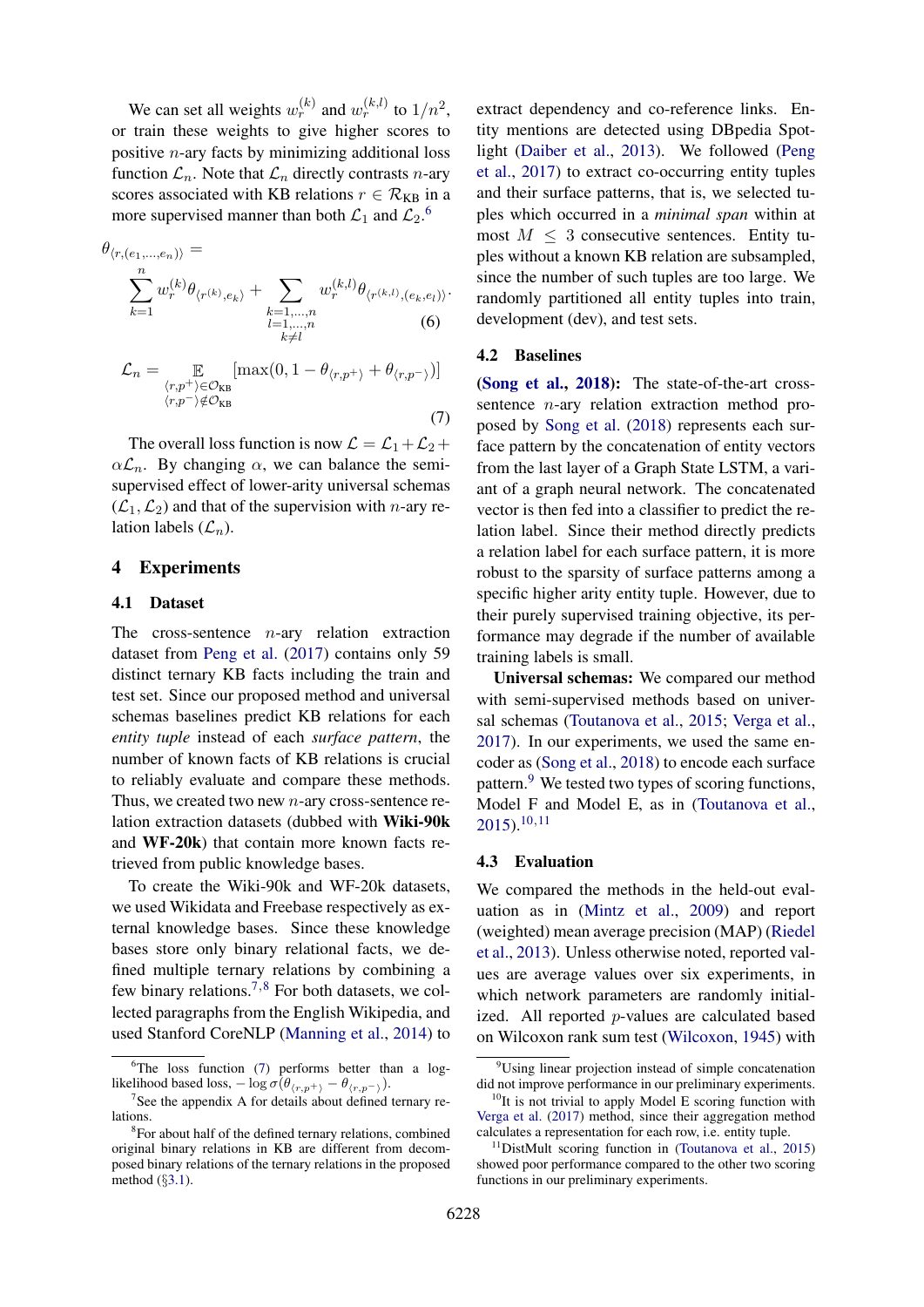<span id="page-4-2"></span>

| Method                                                                     | Wiki-90k |          | $WF-20k$ |                             |  |
|----------------------------------------------------------------------------|----------|----------|----------|-----------------------------|--|
|                                                                            | average  | weighted | average  | weighted                    |  |
| Proposed                                                                   | 0.584    | 0.634    | 0.821    | 0.842                       |  |
| (Song et al., 2018)                                                        | 0.471    | 0.536    | 0.639    | 0.680                       |  |
| (Toutanova et al., 2015) with Graph State LSTM (Song et al., 2018) encoder |          |          |          |                             |  |
| Model F                                                                    | 0.240    | 0.262    | 0.341    | 0.380                       |  |
| Model E                                                                    | 0.399    | 0.414    | 0.725    | 0.752                       |  |
| (Verga et al., 2017) with Graph State LSTM (Song et al., 2018) encoder     |          |          |          |                             |  |
| Model F                                                                    | 0.443    | 0.482    | 0.610    | 0.653                       |  |
|                                                                            |          |          |          | <b>bold</b> : $p \leq 0.01$ |  |

Table 1: Mean average precisions (MAPs) on test data.

multiple-test adjustment using Holm's method [\(Holm,](#page-5-17) [1979\)](#page-5-17).

### 4.4 Results

Table [1](#page-4-2) illustrates the performance of each method.<sup>[12](#page-4-3)</sup> Compared to the baseline methods, our proposed method achieves higher weighted MAP for both datasets. Interestingly, Model F performs well in [Verga et al.](#page-5-9) [\(2017\)](#page-5-9) baseline, while it shows low performance in [Toutanova et al.](#page-5-7) [\(2015\)](#page-5-7) baseline.

Ablation Study: Table [2](#page-4-4) illustrates the performance of various settings of our proposed method. U,B, and N stand for using the loss functions  $\mathcal{L}_1$ ,  $\mathcal{L}_2$ , and  $\alpha \mathcal{L}_n$  respectively. In the result, U+B performs significantly better ( $p < 0.005$ ) than U and B, and this shows effectiveness of combining scores of both binary facts and unary facts. On the other hand, there was no significant difference between U+B+N and N ( $p > 0.9$ ). Note that we used all positive labels in this experiment, that is, sufficient amount of positive labels are used for calculating the loss N.

Data efficiency: Furthermore, we also investigated the influence of the training data size (the number of positive labels) of our proposed method and baseline methods.<sup>[13](#page-4-5)</sup> Here,  $\alpha = \infty$  stands for optimizing  $\mathcal{L}_n$  instead of  $\mathcal{L}_1 + \mathcal{L}_2 + \alpha \mathcal{L}_n$ . As shown in Figure [3,](#page-4-6)  $\alpha = 1$  achieved higher performance than  $\alpha = \infty$ , showing that introducing lower-arity semi-supervised loss  $(\mathcal{L}_1+\mathcal{L}_2)$  improves the performance for dataset with few positive labels. On the other hand, the lower performance of  $\alpha = 0$  compared to  $\alpha = 0.1, 1$  suggests that information of higher-arity facts introduced from  $\mathcal{L}_n$  is benefitial for *n*-ary relation extraction.

# 5 Conclusion and Future Works

We proposed a new method for cross-sentence  $n$ ary relation extraction that decomposes sparse  $n-$ 

<span id="page-4-4"></span>

| Setting                 | average | weighted |
|-------------------------|---------|----------|
| Ħ                       | 0.363   | 0.404    |
| B                       | 0.411   | 0.452    |
| N                       | 0.646   | 0.685    |
| $U + B$                 | 0.521   | 0.552    |
| $\overline{U+B+N}$      | 0.646   | 0.682    |
| $U + B + N$             |         |          |
| $(K = 10)$              | 0.650   | 0.689    |
| $H + B + N$             |         |          |
| $(K = 5)$               | 0.592   | 0.640    |
| $U + B + N$             |         |          |
| $(\text{fix } w_r = 1)$ | 0.645   | 0.679    |
|                         |         |          |

Default hyperparameter:  $K = 20$ 

Table 2: Ablation study: mean average precisions (MAPs) on dev data (Wiki-90k).

<span id="page-4-6"></span>

Figure 3: Weighted MAP on test data with missing labels (Wiki-90k).

ary facts into dense unary and binary facts. Experiments on two datasets with multiple ternary relations show that our proposed method can statistically significantly improve over previous works, which suggests the effectiveness of using unary and binary interaction among entities in surface patterns.

However, as [Fatemi et al.](#page-5-18) [\(2019\)](#page-5-18) suggests, there exists cases in which reconstructing  $n$ -ary facts from decomposed binary facts induces false positives. Tackling this issue is one important future research direction.

### Acknowledgements

We thank all the EMNLP reviewers and Daniel Andrade for their valuable comments and suggestions to improve the paper.

### References

- <span id="page-4-1"></span>Joachim Daiber, Max Jakob, Chris Hokamp, and Pablo N. Mendes. 2013. [Improving efficiency and](https://doi.org/10.1145/2506182.2506198) [accuracy in multilingual entity extraction.](https://doi.org/10.1145/2506182.2506198) In *Proceedings of the 9th International Conference on Semantic Systems*, I-SEMANTICS '13, pages 121– 124. ACM.
- <span id="page-4-0"></span>Xin Luna Dong, Evgeniy Gabrilovich, Geremy Heitz, Wilko Horn, Ni Lao, Kevin Murphy, Thomas Strohmann, Shaohua Sun, and Wei Zhang. 2014. [Knowledge vault: A web-scale approach to prob](http://www.cs.cmu.edu/~nlao/publication/2014.kdd.pdf)[abilistic knowledge fusion.](http://www.cs.cmu.edu/~nlao/publication/2014.kdd.pdf) In *The 20th ACM*

<span id="page-4-5"></span><span id="page-4-3"></span><sup>&</sup>lt;sup>12</sup>For the proposed method, we set  $\alpha = 10$ .

<sup>&</sup>lt;sup>13</sup>In this experiment, we conducted four experiments per each setting and set  $K = 10$ .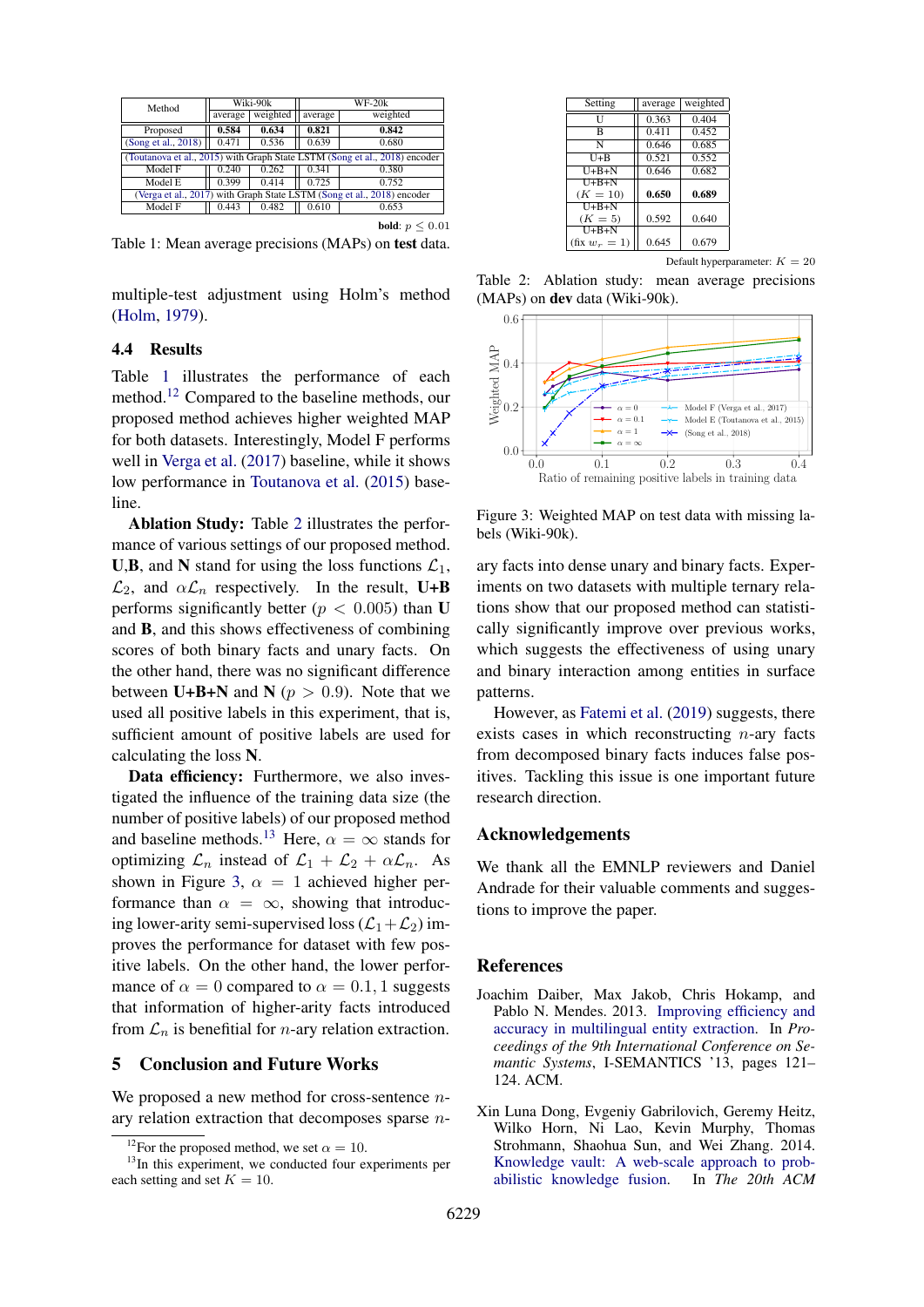*SIGKDD International Conference on Knowledge Discovery and Data Mining, KDD '14, New York, NY, USA - August 24 - 27, 2014*, pages 601–610.

- <span id="page-5-2"></span>Patrick Ernst, Amy Siu, and Gerhard Weikum. 2018. [Highlife: Higher-arity fact harvesting.](https://doi.org/10.1145/3178876.3186000) In *Proceedings of the 2018 World Wide Web Conference*, WWW '18, pages 1013–1022. International World Wide Web Conferences Steering Committee.
- <span id="page-5-18"></span>Bahare Fatemi, Perouz Taslakian, David Vazquez, and David Poole. 2019. [Knowledge hypergraphs: Ex](https://arxiv.org/abs/1906.00137)[tending knowledge graphs beyond binary relations.](https://arxiv.org/abs/1906.00137) *arXiv preprint arXiv:1906.00137*.
- <span id="page-5-13"></span>Luheng He, Kenton Lee, Omer Levy, and Luke Zettle-moyer. 2018. [Jointly predicting predicates and ar](http://aclweb.org/anthology/P18-2058)[guments in neural semantic role labeling.](http://aclweb.org/anthology/P18-2058) In *Proceedings of the 56th Annual Meeting of the Association for Computational Linguistics (Volume 2: Short Papers)*, pages 364–369. Association for Computational Linguistics.
- <span id="page-5-17"></span>Sture Holm. 1979. A simple sequentially rejective multiple test procedure. *Scandinavian journal of statistics*, pages 65–70.
- <span id="page-5-14"></span>Kenton Lee, Luheng He, Mike Lewis, and Luke Zettlemoyer. 2017. [End-to-end neural coreference reso](https://doi.org/10.18653/v1/D17-1018)[lution.](https://doi.org/10.18653/v1/D17-1018) In *Proceedings of the 2017 Conference on Empirical Methods in Natural Language Processing*, pages 188–197. Association for Computational Linguistics.
- <span id="page-5-1"></span>Hong Li, Sebastian Krause, Feiyu Xu, Andrea Moro, Hans Uszkoreit, and Roberto Navigli. 2015. [Im](https://doi.org/10.5220/0005187303170324)[provement of n-ary relation extraction by adding](https://doi.org/10.5220/0005187303170324) [lexical semantics to distant-supervision rule learn](https://doi.org/10.5220/0005187303170324)[ing.](https://doi.org/10.5220/0005187303170324) In *Proceedings of the International Conference on Agents and Artificial Intelligence - Volume 2*, ICAART 2015, pages 317–324. SCITEPRESS - Science and Technology Publications, Lda.
- <span id="page-5-15"></span>Christopher Manning, Mihai Surdeanu, John Bauer, Jenny Finkel, Steven Bethard, and David McClosky. 2014. [The stanford corenlp natural language pro](https://doi.org/10.3115/v1/P14-5010)[cessing toolkit.](https://doi.org/10.3115/v1/P14-5010) In *Proceedings of 52nd Annual Meeting of the Association for Computational Linguistics: System Demonstrations*, pages 55–60. Association for Computational Linguistics.
- <span id="page-5-5"></span>Mike Mintz, Steven Bills, Rion Snow, and Daniel Jurafsky. 2009. [Distant supervision for relation ex](http://aclweb.org/anthology/P09-1113)[traction without labeled data.](http://aclweb.org/anthology/P09-1113) In *Proceedings of the Joint Conference of the 47th Annual Meeting of the ACL and the 4th International Joint Conference on Natural Language Processing of the Asian Federation of Natural Language Processing*, pages 1003– 1011. Association for Computational Linguistics.
- <span id="page-5-3"></span>Nanyun Peng, Hoifung Poon, Chris Quirk, Kristina Toutanova, and Wen-tau Yih. 2017. [Cross-sentence](http://aclweb.org/anthology/Q17-1008) [n-ary relation extraction with graph lstms.](http://aclweb.org/anthology/Q17-1008) *Transactions of the Association for Computational Linguistics*, 5:101–115.
- <span id="page-5-11"></span>Chris Quirk and Hoifung Poon. 2017. [Distant super](http://aclweb.org/anthology/E17-1110)[vision for relation extraction beyond the sentence](http://aclweb.org/anthology/E17-1110) [boundary.](http://aclweb.org/anthology/E17-1110) In *Proceedings of the 15th Conference of the European Chapter of the Association for Computational Linguistics: Volume 1, Long Papers*, pages 1171–1182. Association for Computational Linguistics.
- <span id="page-5-6"></span>Sebastian Riedel, Limin Yao, Andrew McCallum, and Benjamin M. Marlin. 2013. [Relation extraction with](http://aclweb.org/anthology/N13-1008) [matrix factorization and universal schemas.](http://aclweb.org/anthology/N13-1008) In *Proceedings of the 2013 Conference of the North American Chapter of the Association for Computational Linguistics: Human Language Technologies*, pages 74–84. Association for Computational Linguistics.
- <span id="page-5-12"></span>M. Schuster and K.K. Paliwal. 1997. [Bidirectional re](https://doi.org/10.1109/78.650093)[current neural networks.](https://doi.org/10.1109/78.650093) *IEEE Transactions on Signal Processing*, 45(11):2673–2681.
- <span id="page-5-4"></span>Linfeng Song, Yue Zhang, Zhiguo Wang, and Daniel Gildea. 2018. [N-ary relation extraction using graph](http://aclweb.org/anthology/D18-1246)[state lstm.](http://aclweb.org/anthology/D18-1246) In *Proceedings of the 2018 Conference on Empirical Methods in Natural Language Processing*, pages 2226–2235. Association for Computational Linguistics.
- <span id="page-5-7"></span>Kristina Toutanova, Danqi Chen, Patrick Pantel, Hoifung Poon, Pallavi Choudhury, and Michael Gamon. 2015. [Representing text for joint embedding of text](https://doi.org/10.18653/v1/D15-1174) [and knowledge bases.](https://doi.org/10.18653/v1/D15-1174) In *Proceedings of the 2015 Conference on Empirical Methods in Natural Language Processing*, pages 1499–1509. Association for Computational Linguistics.
- <span id="page-5-8"></span>Patrick Verga, David Belanger, Emma Strubell, Benjamin Roth, and Andrew McCallum. 2016. [Multi](https://doi.org/10.18653/v1/N16-1103)[lingual relation extraction using compositional uni](https://doi.org/10.18653/v1/N16-1103)[versal schema.](https://doi.org/10.18653/v1/N16-1103) In *Proceedings of the 2016 Conference of the North American Chapter of the Association for Computational Linguistics: Human Language Technologies*, pages 886–896. Association for Computational Linguistics.
- <span id="page-5-9"></span>Patrick Verga, Arvind Neelakantan, and Andrew Mc-Callum. 2017. Generalizing to unseen entities and entity pairs with row-less universal schema. In *Proceedings of the 15th Conference of the European Chapter of the Association for Computational Linguistics: Volume 1, Long Papers*.
- <span id="page-5-16"></span>Frank Wilcoxon. 1945. Individual comparisons by ranking methods. *Biometrics bulletin*, 1(6):80–83.
- <span id="page-5-0"></span>Kun Xu, Siva Reddy, Yansong Feng, Songfang Huang, and Dongyan Zhao. 2016. [Question answering on](https://doi.org/10.18653/v1/P16-1220) [freebase via relation extraction and textual evidence.](https://doi.org/10.18653/v1/P16-1220) In *Proceedings of the 54th Annual Meeting of the Association for Computational Linguistics (Volume 1: Long Papers)*, pages 2326–2336. Association for Computational Linguistics.
- <span id="page-5-10"></span>Limin Yao, Sebastian Riedel, and Andrew McCallum. 2013. [Universal schema for entity type prediction.](https://doi.org/10.1145/2509558.2509572) In *Proceedings of the 2013 Workshop on Automated*